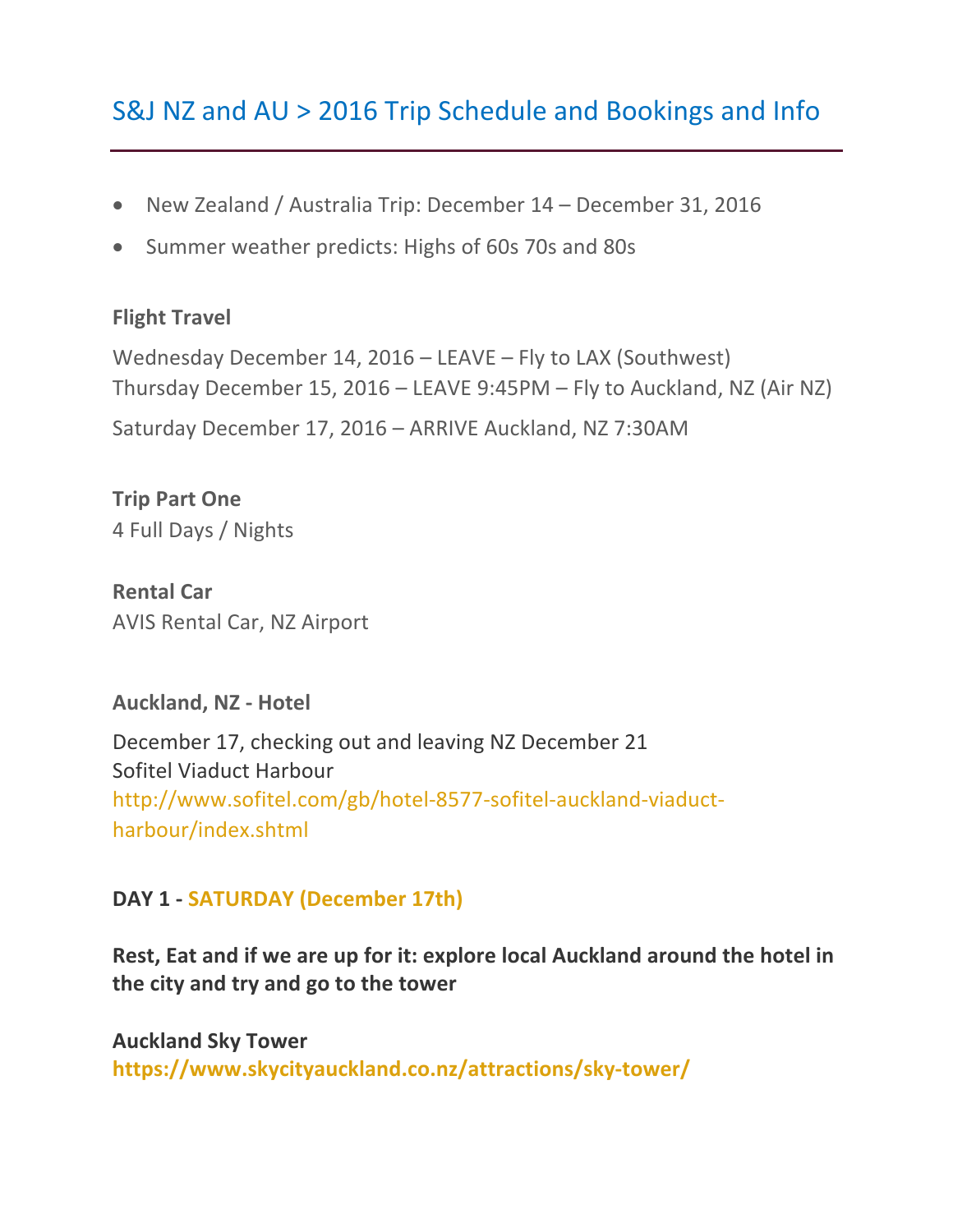If you're visiting Auckland for just one day, then a trip up the Sky Tower is a must. View the city from 220 meters high above street level. Panoramic 360° views up to 80 kilometers in every direction.

Spot key landmarks, volcanoes and other historical locations within the greater Auckland area. Download the Sky Tower APP and discover the local history and other fun facts about the Sky Tower. If dining with a view is what you're after, then you're spoilt for choice with three restaurants and cafes up the Sky Tower - Orbit 360° revolving restaurant, the superbly chic and elegant The Sugar Club or relax with your coffee, cheese board or ice cream at the Sky Cafe. Don't forget to check out the school holiday activities at the Sky Tower, which are held three times a year and provide fun for the whole family. Enjoy free Wi-Fi\* to Facebook, tweet and Snapchat your loved ones back home. **Adult Tickets \$28.00 each**

### **DAY 2 - Sunday (December 18th) - All three passes have been purchased** ahead of time for these three locations for December 18th

### **LORD OF THE RINGS - 2 hour 40 min drive from Auckland**

Driving south of Auckland past Hamilton and Waitomo on New Zealand's Highway 3, you'll pass through a blip of a town called Piopio **http://www.dangerous-business.com/2014/11/hunting-trolls-piopio/**

**\$50 each adult ticket, 90 minute tour** - A farm where sheep are roaming free and the Mangaotaki Rocks rise up out of the green hills. Hairy Feet, a new tour company run by the Denize family. Their farm  $-$  with those impressive cliffs and nearby twisted, moss-covered forest  $-$  served as a recognizable location in the film "The Hobbit: An Unexpected Journey." What has resulted is a serious of gravel pathways through the location, taking you up near the cliffs and then down into the mossy forest. You can find Hairy Feet at 1411 Mangaotaki Road in Piopio.

Tour times are at 10 a.m. and 1 p.m. each day, and the cost is \$50 for adults. Tours last roughly 90 minutes. Stand in the exact spot where Gandalf bestows 'Sting' upon Bilbo, all while enjoying being on a beautiful New Zealand working farm.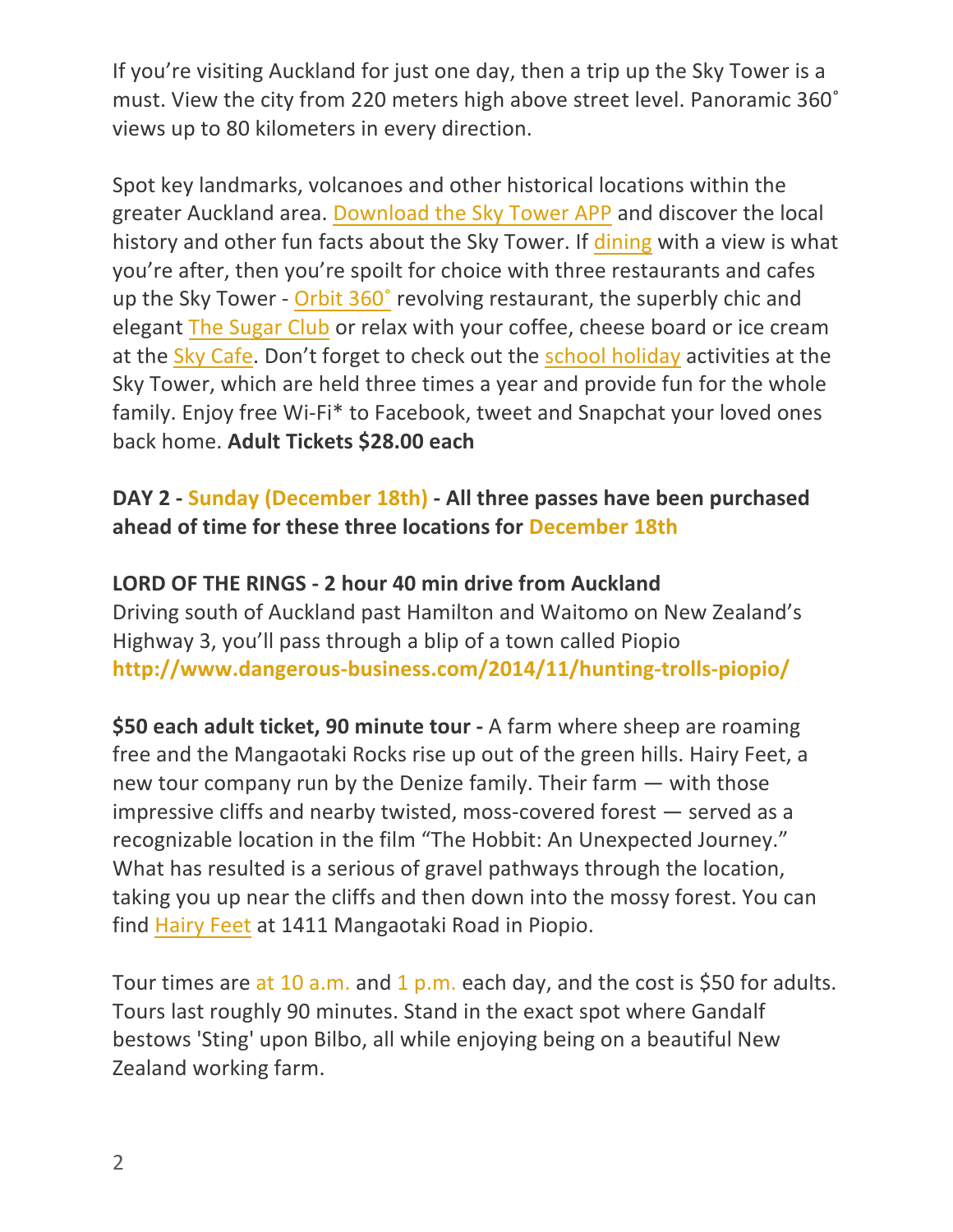Visit the Piopio film location for "The Hobbit; An Unexpected Journey" just 45 minutes south of the famous Waitomo Caves.

Come and see why Denize Bluffs, a farm location in the Mangaotaki Valley near Piopio Village, was chosen by Sir Peter Jackson and why it received more screen time than any other location in New Zealand.

Daily minivan tours take you on a journey through unusual rock formations to spectacular limestone cliffs and primeval native New Zealand forest. Stand in the actors' footsteps, have your photograph taken with 'Sting', hear all about the film-making process and enjoy being on a beautiful New Zealand working farm.

TOURS: twice daily Bookings advisable TOUR TIMES: 10am & 1pm (please check in 15 minutes before tour departure) TOUR DURATION: 90 minutes TOUR LOCATION: 1411 Mangaotaki Road, Piopio, North Island

Driving directions:

PLEASE USE DIRECTIONS BELOW AS SOME G.P.S UNITS MAY SEND YOU ON A LONGER ROUTE VIA GRAVEL ROADS

- Travel on SH3 (State Highway 3) to Piopio
- Turn onto Kaka Street at the edge of Piopio Village. (Beside GAS Station)
- Turn left off Kaka Street onto Mangaotaki Road
- Continue to travel on Mangaotaki Road for 14.11kms (approx. 15mins) to:
- 1411 Mangaotaki Road and "Hairy Feet Waitomo Scenic Film Location Tour"

Transport to the film sites is in a modern comfortable minivan (maximum 9) passengers)

At the film location sites there are well formed and maintained walking tracks. (Bring comfortable footwear and clothing to suit all weather conditions)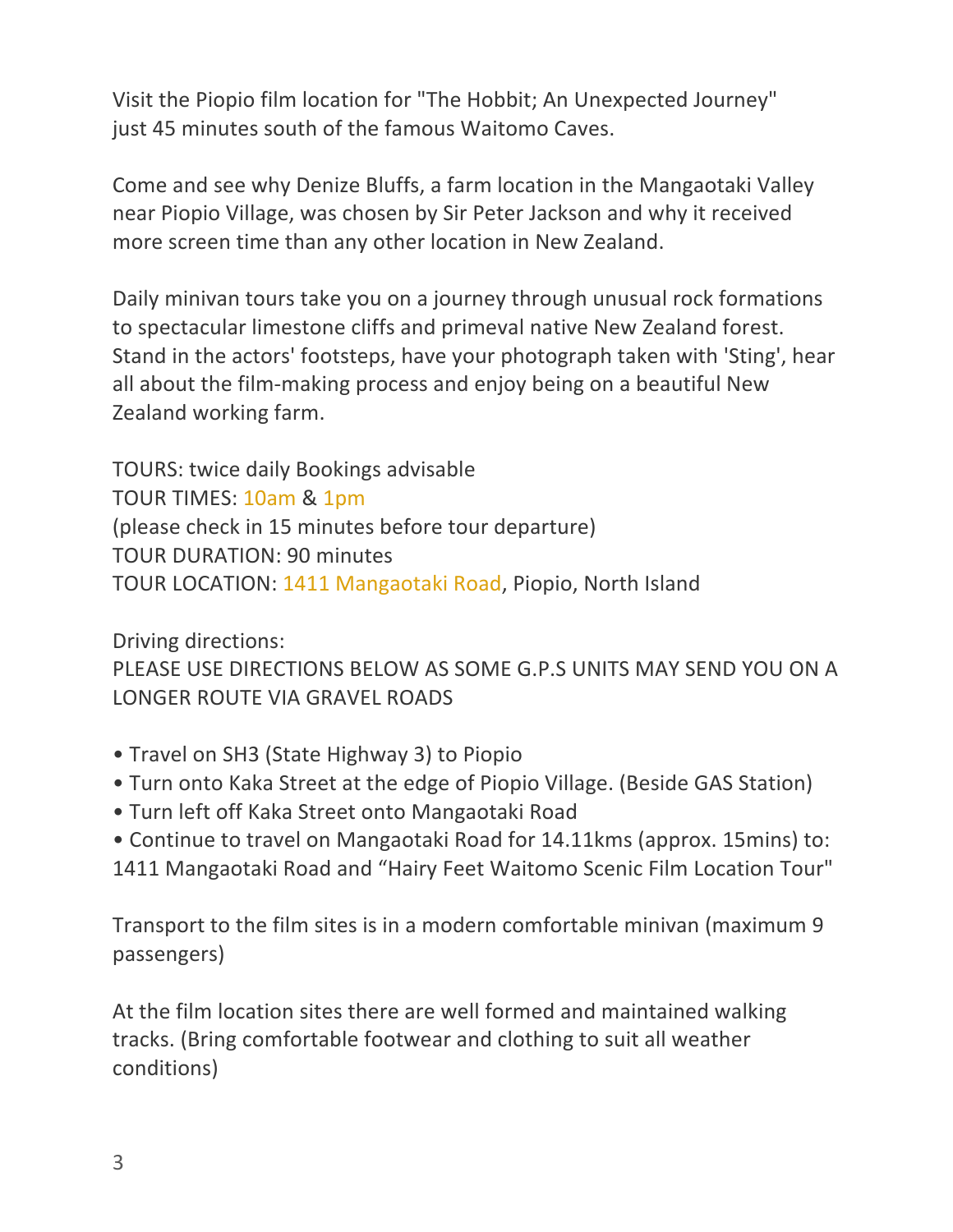Hairy Feet Waitomo - Take a guided tour through Mangaotaki Valley and explore the exact place where the Troll Camp Fire scenes were filmed in The Hobbit: An Unexpected Journey. Journey to the base of towering limestone cliffs that look exactly like the real Middle-earth.

NEXT - Same Day continues...

**Tour The Glowworm Caves At Waitomo -** Waitomo Glowworm Caves opened as a tourist attraction in 1889. Opened in 1889 - Waitomo has become world-renowned attracting both local and overseas visitors captivated by the brilliance of the secluded glowworms, atmospheric cathedral caverns, deep limestones shafts and ornate decorations found in and almost the cave systems. Glowworms are small insects that emit bioluminescent **- 2 hour 28 minute drive** 

http://www.waitomo.com/about-discover-waitomo/travel-towaitomo/Pages/default.aspx

http://www.waitomo.com/Waitomo-Glowworm-Caves/Pages/default.aspx

World renowned and a magnet for both local and overseas visitors, the Waitomo Glowworm Caves occupy a high placing in the New Zealand vacation wish-list. The glow worm, Arachnocampa luminosa, is unique to New Zealand. Thousands of these tiny creatures radiate their unmistakable luminescent light as our expert guides provide informative commentary on the Caves' historical and geological significance.

Waitomo Glowworm Caves are a must see for any traveller. Enjoy the world famous boat ride under thousands of magical glowworms and become a part of over 120 years of cultural and natural history.

# **THE BOAT RIDE**

Marvel at Mother Nature's light display as you glide silently through the starry wonderland of the Glowworm Grotto. Meander underground along the Waitomo River and gaze in silence at the myriad of glow worm lights that make up the Glowworm Grotto. As you enter this galaxy of tiny living lights, you'll immediately experience a serene ambience and be fascinated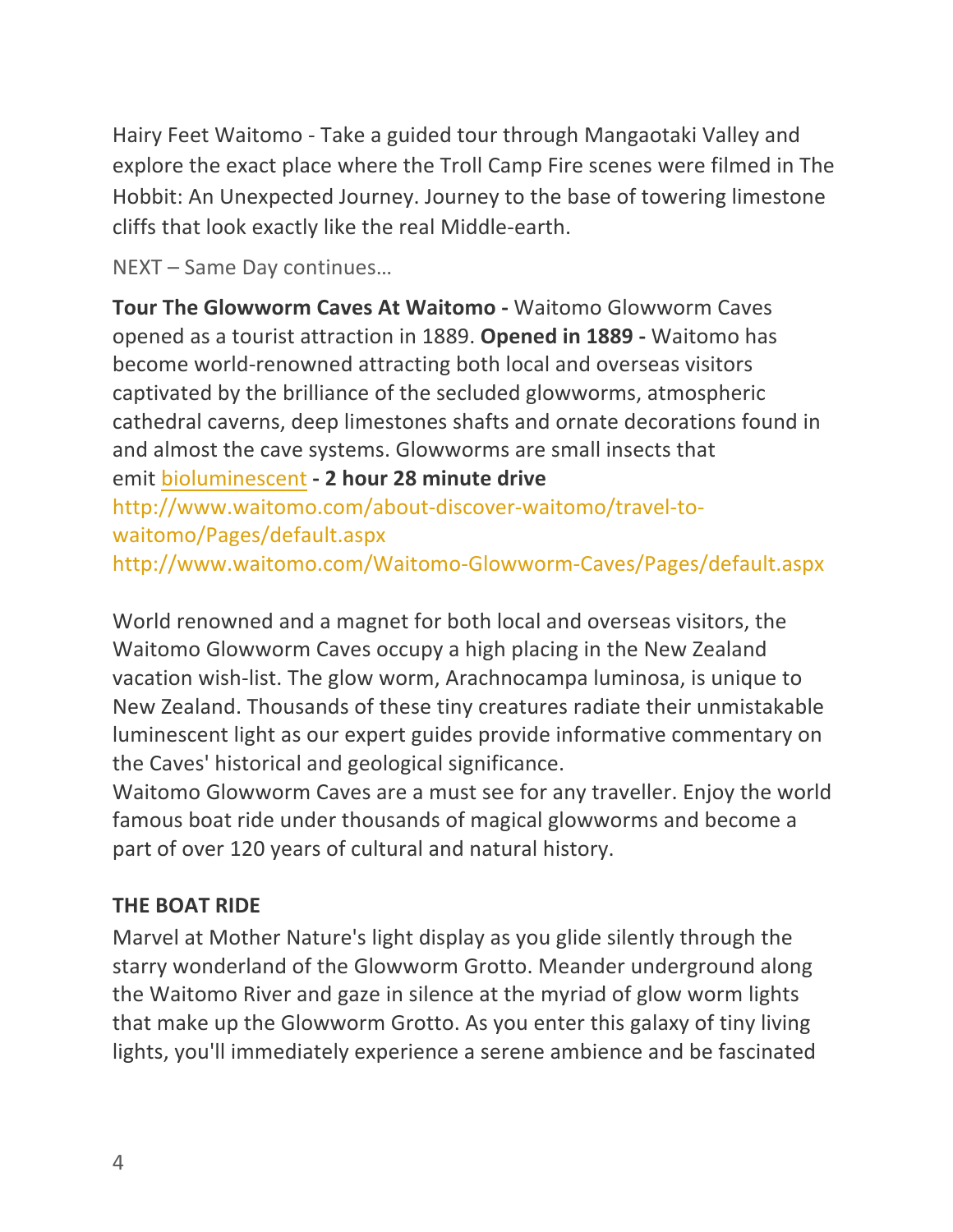and intrigued by tiny glowworms that light your way.

Last tour at 5.30pm from 01 November - 31 March. Tours depart every half hour daily from 9am-5pm daily from 01 April - 31 October.. Allow 45 minutes.

### 5 min drive add this Cave Aranui Cave - http://www.waitomo.com/aranui**cave/Pages/default.aspx**

Aranui Cave is set in the Ruakuri Scenic Reserve, 5 minutes drive from the Waitomo Glowworm Caves. It is named after Ruruku Aranui, the local Maori man who first discovered this previously hidden gem back in 1910. Aranui Cave has a natural cave entrance and is the smallest and most delicate of Waitomo's three main caves.

As a dry cave without a river running through it, it houses very little life past its entrance. However, just inside the entrance is a colony of native New Zealand cave wetas and further into the cave is the most beautiful collection of stalactites, stalagmites, flowstones and decorative formations. Aranui Cave is a magical, mystical place that is steeped in Maori myth and legend.

As such, it occupies a very special place in the hearts of the people of the Waitomo district. Visit soon to see the richly varied cave formations within close-up view and enjoy an experience you will never forget.

#### **DAY 3 Monday December 19**

**(Explore both the city of Auckland and drive to the Beach!)** 

### **Witness Rotorua's geothermal oddities**

If you want to witness some geothermal wonders first-hand, go to Rotorua. Once you get past the smell of sulphur that permeates the town, you can enjoy geothermal parks, geysers, bubbling mud pools, and mineral pools in all sorts of ridiculous colors. You can't visit the North Island of New Zealand without experiencing **Rotorua**. A cultural heart for the indigenous Maori people, Rotorua is best known for its thermal mud pools and geysers which erupt on a daily basis from geothermal activity. The Champagne Pool at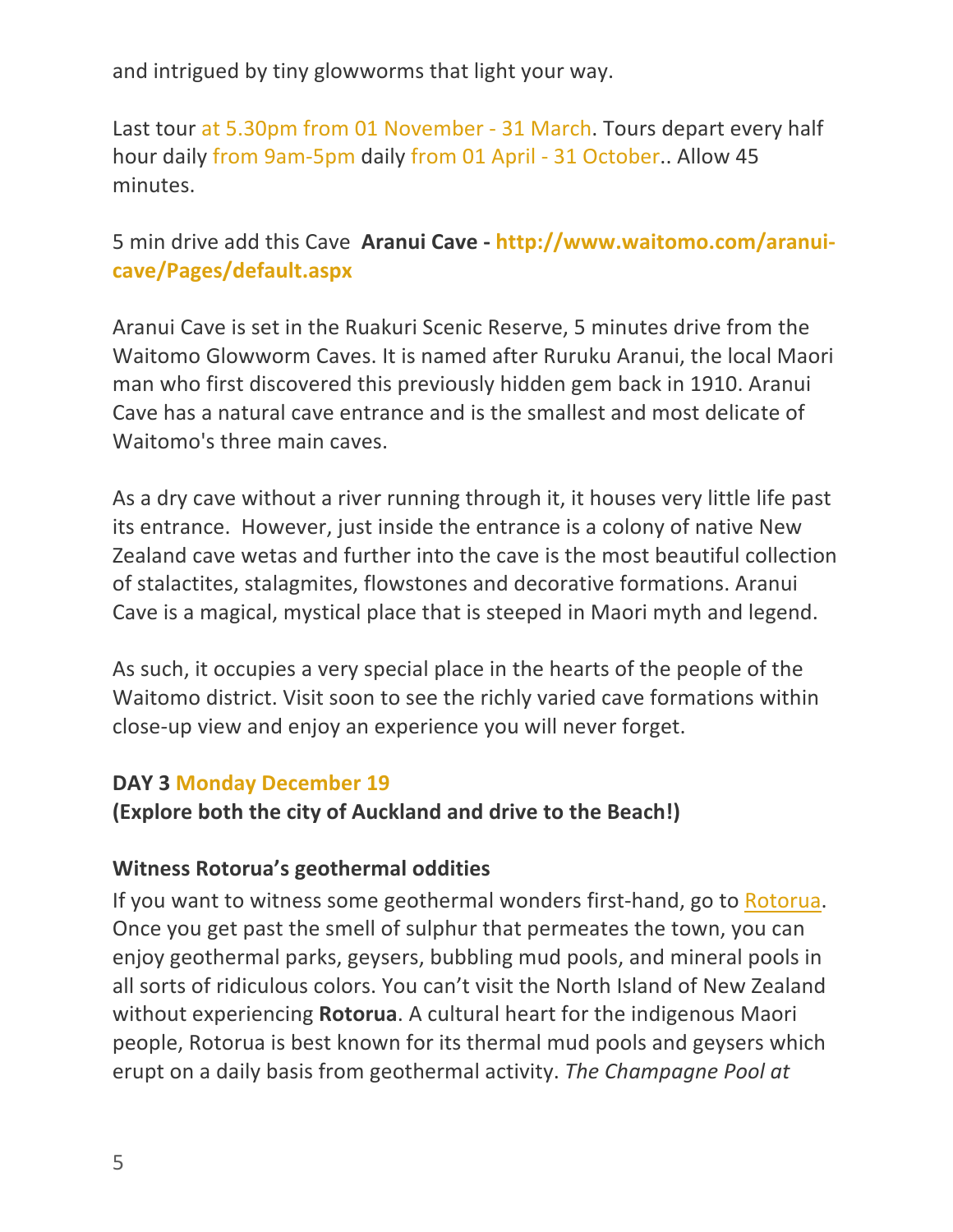*Wai-O-Tapu - 2 hour and 50 minute drive from Auckland* **http://www.waiotapu.co.nz November-March:** 8:30am-6:00pm (last admission 4:45pm)

Wai-O-Tapu Thermal Wonderland 201 Waiotapu Loop Road RD 3, Rotorua 3073 New Zealand Tel: (07) 366 6333 Email: info@waiotapu.co.nz

GPS Coordinates 38°21'21" 176°22'03"

### **Lady Knox Geyser**

At **10.15am** each day there is the opportunity to learn the history and mechanics of the Lady Knox Geyser during a presentation by an informed guide in the natural amphitheatre. It provides a unique opportunity to see a geyser in eruption

# **POTENTIAL / MAYBE**

**Coromandel Peninsula - 2 hour and 40 minute drive from Auckland Whitianga, Hahei Beach and the NE Region // http://www.coromandelfun.co.nz/whitianga.html**

#### **Hahei, Cathedral Cove**

Hahei is a most spectacular and brilliantly white sandy beach - reputedly the 'most enjoyed of all the Coromandel Peninsula beaches'. The commercial centre includes Hahei cafes, restaurants, a beach store and takeaways, ice cream parlour and gift shop. There is Hahei accommodation to suit most budgets. The popular walk to Cathedral Cove starts here as does the Cathedral Cove Marine Reserve. Hereheretaura Point at the south end of the beach, now a reserve and pleasant walk, was once a large Maori Pa (village).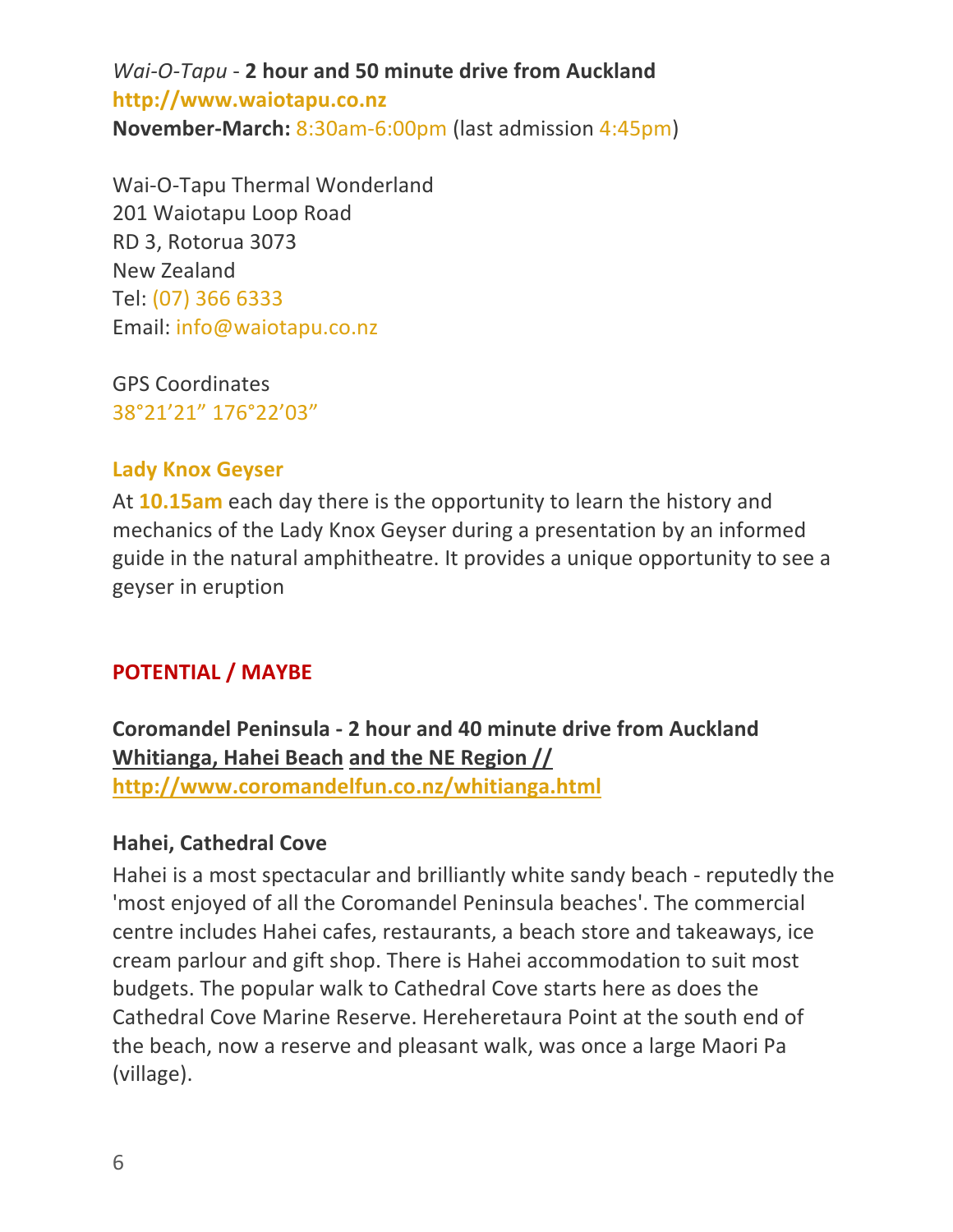A highlight of the area is Cathedral Cove, the much photographed cave through the white headland. To get there turn left at the Hahei shops and go on to the car park at the end of the road. From here it is a 1 hour (each way) coastal walk with panoramic clifftop views. There is no access from Lees Road. You can also get there on the water with the Coromandel Peninsula highlights Hahei Explorer or Cathedral Cove Sea Kayaks from Hahei.

### **DAY 4 - TUESDAY (December 20th)**

Hobbiton - REVIEW THE WEBSITE for what we are going to see / do on the tour http://hobbiton.centaman-apac01.net/Home/tabid/38/Default.aspx

### http://www.redcarpet-tours.com/lotr-tours/hobbiton-day-tour

TAKES one entire day of the trip

### **Red Carpet Tour Schedule:**

Enjoy a scenic drive through rolling hills and idyllic New Zealand towns before arriving in Matamata where you will recognize the Shire instantly. You will be totally immersed in Middle-Earth during a guided tour of the Hobbiton movie set, before enjoying a buffet lunch in the Green Dragon marquee.

"In a hole in the ground there lived a hobbit."

New Zealand's dramatic scenery - golden plains, towering mountains and enchanting valleys - played the mythical world of Middle-earth on the big screen in both The Lord of the Rings and The Hobbit Trilogy. Over 150 real New Zealand locations were used from the rolling green hills of Matamata in the North Island; Hobbiton, to Queenstown's snowy jagged mountain peaks; the Remarkables, featured as Dimrill Dale.

Hobbiton appears exactly as it did in The Lord of the Rings and The Hobbit trilogies. See the Party Tree and Bag End close up, then quench your thirst with a handle of ale at the brand-new Green Dragon Inn. The Green Dragon<sup>™</sup> Inn featured in *The Lord of the Rings* film trilogy as the local meeting place for all the residents of Hobbiton. It was the perfect place to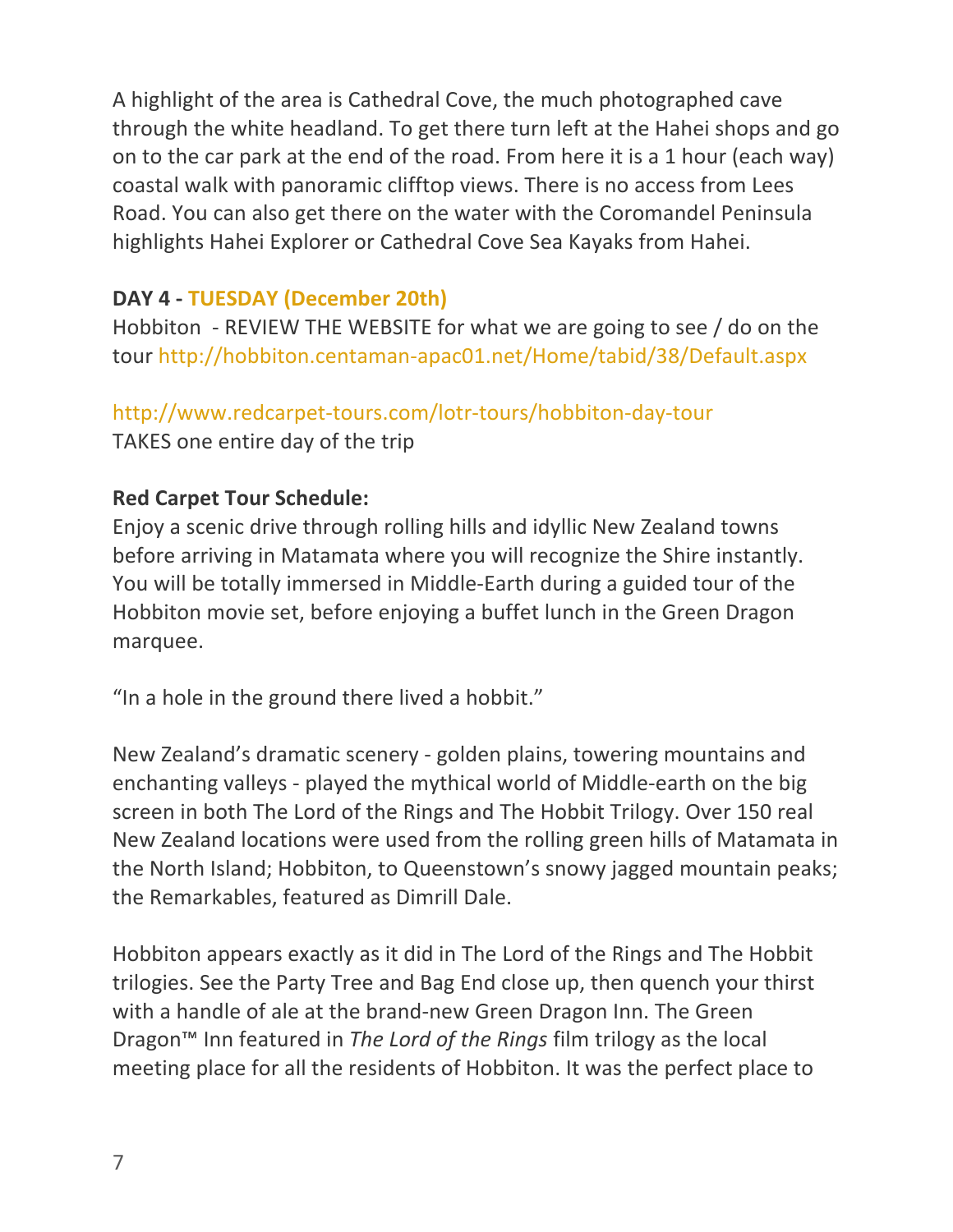satisfy their thirst, enjoy a meal and gossip about the comings and goings of The Shire. The inn also makes an appearance in *The Hobbit: An Unexpected Journey*. The Green Dragon Inn has a blackboard menu available of traditional Hobbit fare.

### **Itinerary**

- 8amPick up from central city Hotel.
- 10:20am Arrive in Hobbiton and shopping at The Shires Rest store.
- 11am Guided tour of the movie set.
- 12:30pm Drink at The Green Dragon.
- 1pm Buffet lunch in the Green Dragon marquee included in price.
- 2pm Depart Hobbiton.
- 4:15pm Arrive in Auckland.

# **Tour Highlights**

- Take in New Zealand's idyllic countryside on a scenic drive.
- Immerse yourself in Middle-earth on a guided tour through Hobbiton.
- Enjoy a drink at 'The Green Dragon' and a buffet lunch in the Green
- Dragon marquee, on this iconic New Zealand sheep farm.
- Spend 1.5 hours on the Hobbiton movie set.
- Get up close to the hobbit holes and take as many photos as you like!
- Your driver / Guide will relay stories of filming and special things that happened.
- The entire set has been lovingly restored back to it's original state and is now a permanent village.
- Very experienced and knowledgeable Red Carpet Tour Guide
- Door to door transport from your central city hotel.

# **Pricing**

Tour cost: \$275 per person (includes buffet lunch)

- See more at: http://www.redcarpet-tours.com/lotr-tours/hobbiton-daytour#sthash.ghbSHCg3.dpuf

### **Be a Hobbit in Matamata**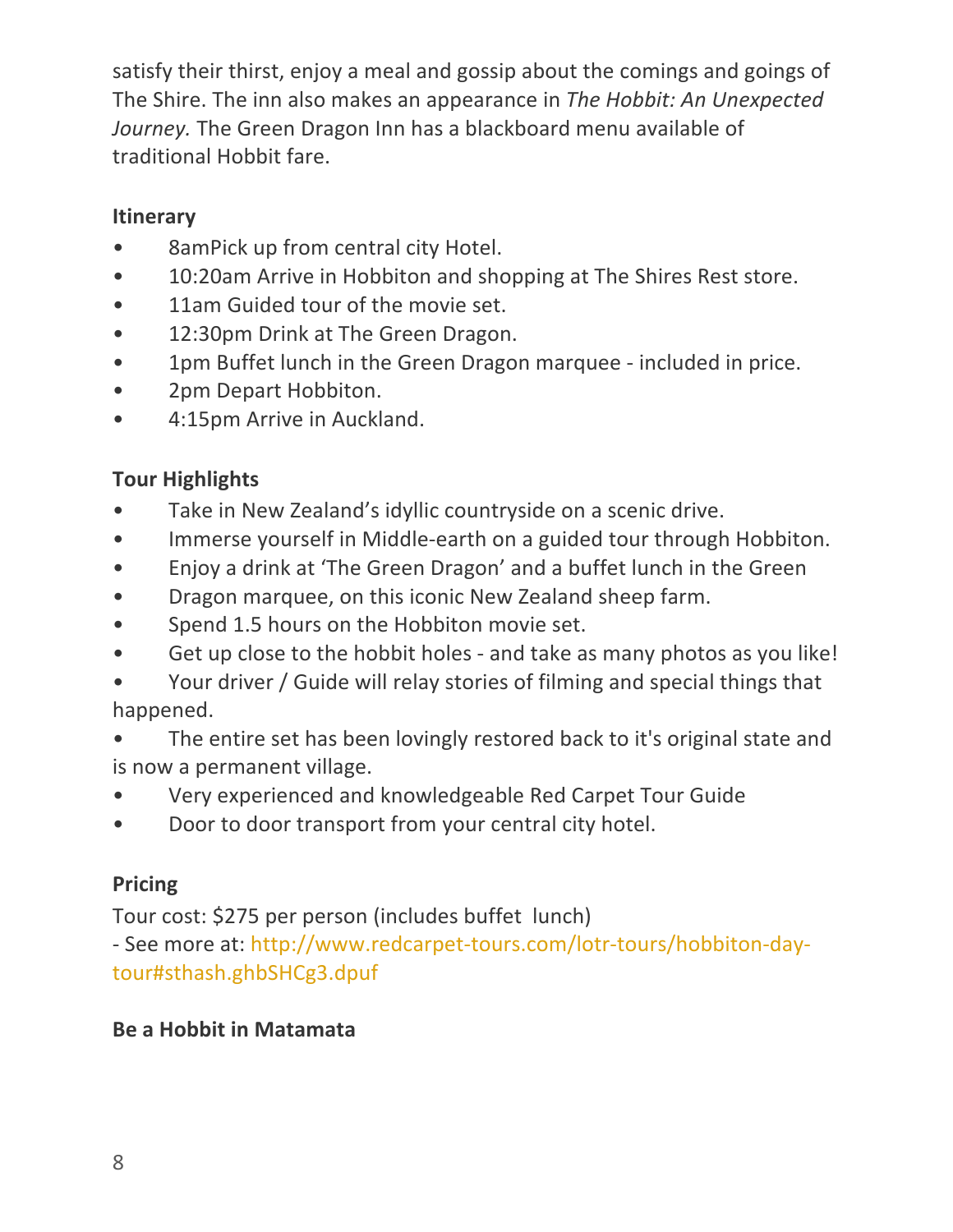No trip to New Zealand would be complete without a trip to the Hobbiton movie set in Matamata. Pose with some colorful hobbit holes, and then have a pint at the Green Dragon pub.

**Flight Travel** Australia second part of the trip Dec 21 - Dec 29

DAY 5 - Wednesday December 21

Fly to Sydney AU and then to onto Tasmania / Launceston Arrive Launceston Pick Up Rental Car at the Airport – Enterprise Reservation Hotel: Check in 12/21 and Check out 12/22 **Mantra Charles Hotel** 287 Charles Street Launceston 7250 AU +61756654133

### **DAY 6 – Thursday December 22 Tasmania**

Bridestowe Lavender Fields - The largest lavender plantation in the Southern Hemisphere and award-winning tourism destination. The flowering season reaches full color by the end of December. Strolling through the endless fields. 

### **296 GILESPIES ROAD**

**NABOWLA TAS 7260**

# **PH +61 3 6352 8182**

# **INFO@BRIDESTOWELAVENDER.COM.AU**

http://bridestowelavender.com.au/visit-bridestowe/getting-to-bridestoweestate/

### **SEPTEMBER - APRIL**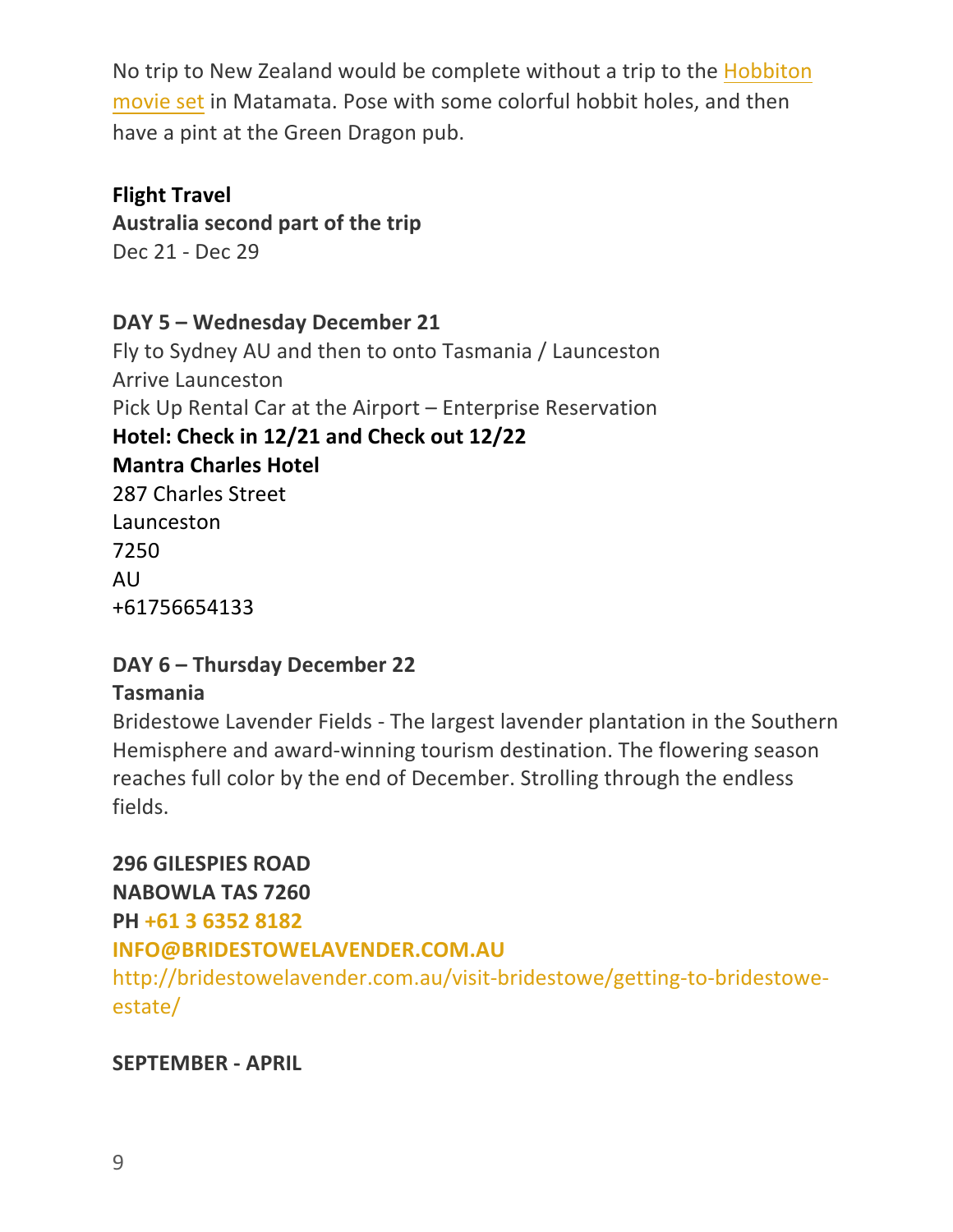# **9:00 AM - 5:00 PM DAILY** WALK AMONGST THE FLOWERS **1 DECEMBER UNTIL LATE JANUARY/FEBRUARY \$10 ENTRY PER PERSON**

Guided tours are complimentary with your entry fee and are held every day at: 9.30 am, 10.30 am, 11.30 am, 1.30 pm, 2.30 pm, 3.30 pm

# **Flight Travel FLY OUT – Virgin Australia to arrive in Melbourne 6:05PM Hotel: Check in December 22 – Check out December 24** THE WESTIN MELBOURNE 205 Collins Street Melbourne, Victoria 3000 Australia Phone: (61)(3) 9635 2222 Fax: (61)(3) 9635 2122

### **DAY 7 – Friday December 23**

#### **AAT Kings Day Tour**

# The Dandenongs, Devonshire Tea, Bird Life, Puffing Billy Steam Train and **Healesville Wildlife Sanctuary.**

#### **8:20am – 5:30pm**

Drive through lovely Ferntree Gully to the Dandenong Ranges and Grant s Reserve. Devonshire Tea, hot scones with jam and cream and your choice of tea or coffee. Feed the Crimson Rosella birds in the mountain ash tall forest. Ride on Puffing Billy, Australia's oldest operating steam train, through the spectacular rainforest of tall mountain ash, eucalypts and fern-filled gullies. Enjoy a guided tour of one of Australia 's most famous wildlife parks, Healesville Wildlife Sanctuary, home to over 200 species of Australian birds, mammals and reptiles, all in a natural bushland setting. Walk through large aviaries to view native birdlife. Watch dingoes and Tasmanian Devils at play, as well as echidnas and goannas.

### **Healesville – Close Up / WOMBAT Play**

2:05PM – Arrive 10 minutes before entry time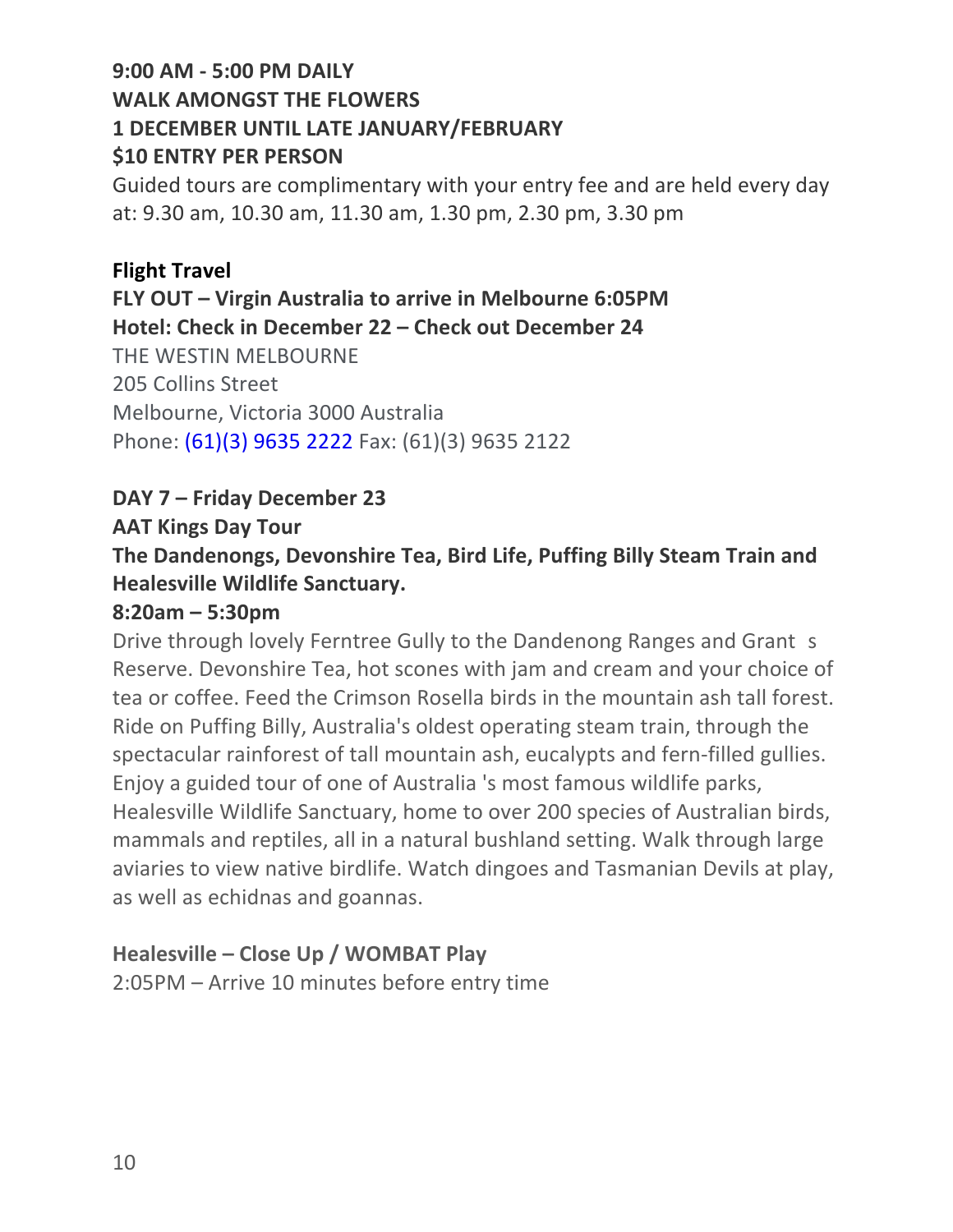#### **Melbourne Fun Option**

### Rooftop Cinema - Melbourne, Burgers, Beer and Cinema in an outdoor **Urban location https://www.rooftopcinema.com.au**

**Movie Theater:** Rooftop Bar & Cinema – Melbourne, Australia **Why It's Unique:** Outdoor cinemas are somewhat commonplace in Melbourne due to the warm climate during the summer months but none of them offer patrons a view as spectacular as the Rooftop Bar & Cinema. The cinema sits atop a six story building originally built in 1925 and during the summer months it operates as a bar and theater showing an unusual mix of classic movies, cult favorites, foreign films and mainstream hits. Seats are limited to 180-200 guests so you have to arrive early if you want a good view of the screen but the cityscape is worth the price of admission.

#### **Melbourne Food Option Mr. Burger**

https://mrburger.com.au

https://mrburger.com.au/#the-menu

Locations: https://mrburger.com.au/#undefined

Head into Mr Burger Food Truck – home to Melbourne's best burgers. Mr Burger will make you forget about the diet and want to sink your teeth into one of their juicy gourmet burgers. Serving burgers (of course), as well as delicious chips and drinks to go, the truck is the perfect first stop at Fed Square to fill your belly and then walk around and check out some of the key attractions including NGV and ACMI.

#### **DAY 8 – Saturday December 24**

**Hotel: Check in December 24 – Check out December 25** St. Jerome's - The Hotel +61 406 118 561 Level 3, Melbourne Central, Melbourne, VIC www.stjeromesthehotel.com.au

Glamping / Camping and explore the city

# **DAY 9 – Sunday December 25 Flight Travel FLY OUT – Virgin Australia to arrive in CAIRNS, 11:20AM**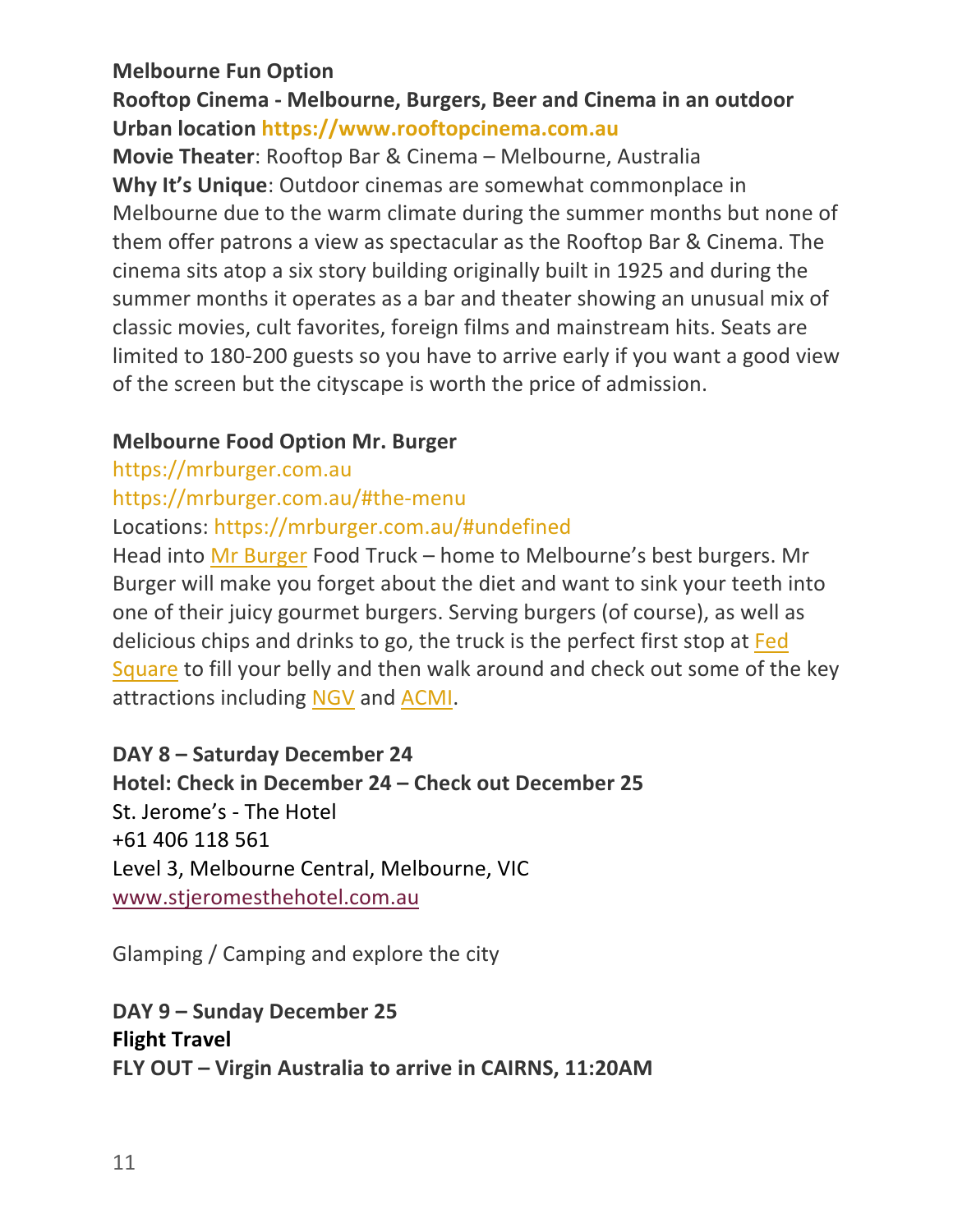# **Hotel Shuttle arranged for pick up at 11:20 Hotel:**  The Reef House Palm Cove MGallery by Sofitel 99 Williams Esplanade Palm Cove

4879 AU +61740802600

**Rent Bikes and explore the property and relax / sleep** 

### **DAY 10 – Monday December 26**

# **• The Great Barrier Reef Tour**

Silverswift Booked and Pre-paid (add wetsuit for me on board) 7:00AM Pick UP from the Hotel 1 Scuba (3 dives, 3 locations) and 1 Snorkle 5 hours on the Reef CALL US +61 7 4044 9944

- Tour Departs Cairns 8.30am
- Returns Cairns 4.30pm
- Experience more visit 3 different Outer Great Barrier Reef sites
- Features unique ride control for a smoother journey

# **Departing daily from Cairns**

Silverswift is ready to whisk you away for a day of fun and adventure on the Great Barrier Reef. This is an active day all about being in the water for your dive or snorkel adventure of a lifetime! You'll explore spectacular coral formations and underwater gardens awash with vibrantly coloured marine creatures as you visit three different outer reef sites at Flynn, Pellowe, Milln and/or Thetford Reefs. Locations vary with the day's conditions however each site is chosen for visual impact, ecological diversity and the challenge of discovery!

• Return Silverswift cruise from Cairns Reef Fleet Terminal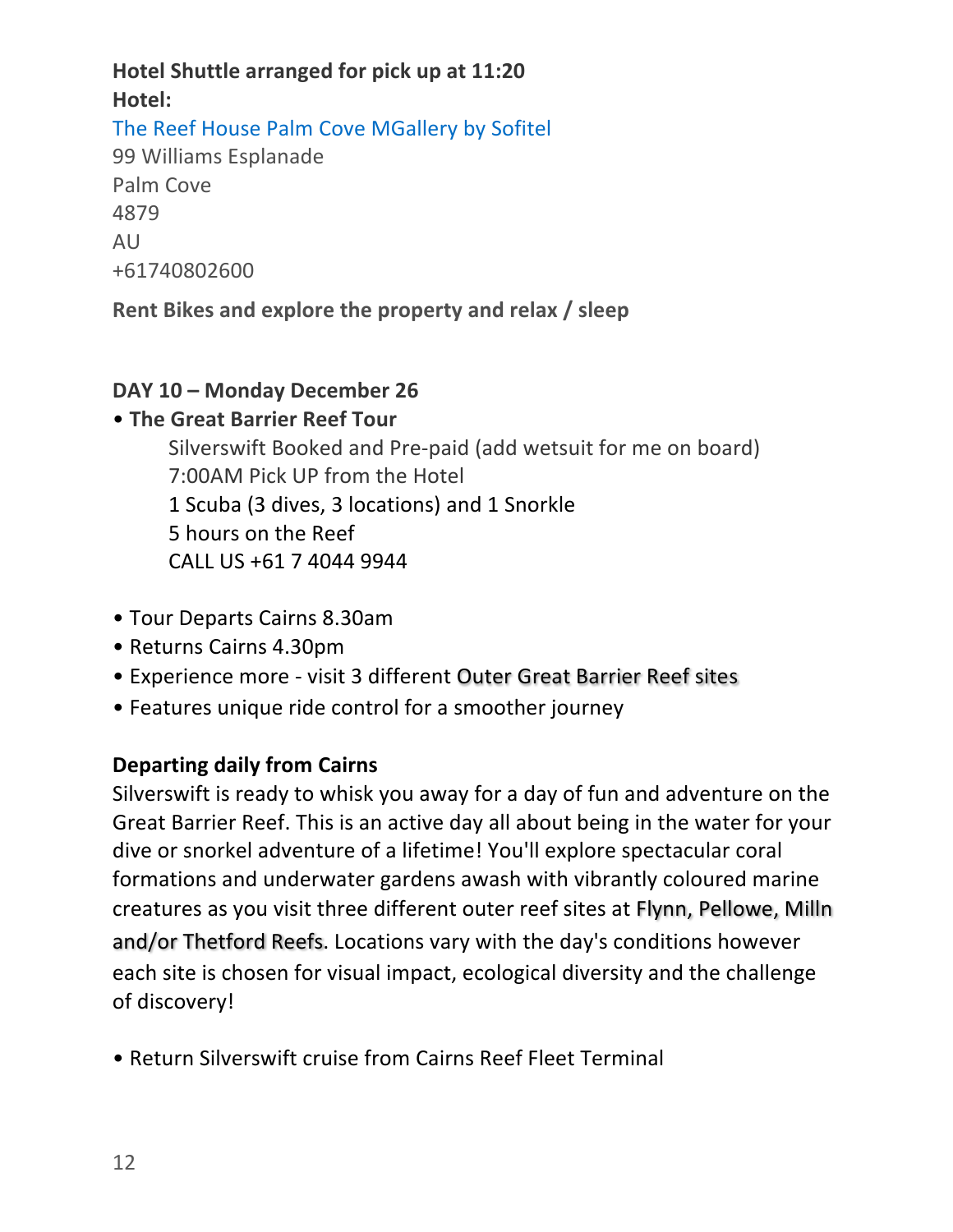- Scrumptious morning tea including focaccias and muffin cakes on boarding, Afternoon tea cakes, cheese & biscuits.
- Hot and cold tropical buffet lunch.
- Reef Interpretation.
- Snorkelling equipment (mask, snorkel and fins).
- Guided Snorkel Tour
- Snorkel brief at each site.
- Qualified lifeguard supervision.
- Equipment for divers provided, including wetsuit.
- Hot freshwater showers.
- Prescription masks available at no additional cost.
- Lycra suits included

Free Unlimited Wifi

(Subject to variations according to conditions and reef sites visited)

| From 7.30am        | Check-in at the Silverswift Counter inside the Reef Fleet Terminal<br>for your boarding passes.            |
|--------------------|------------------------------------------------------------------------------------------------------------|
| 3:15am             | Vessel boarding. Complimentary morning tea/breakfast served.                                               |
| 3:30am             | Depart Cairns Reef Fleet Terminal for the Outer Reef.                                                      |
| 3:50am             | On the outward journey, certified and introductory dive briefings begin.<br>Arrive at first reef location. |
|                    | Divers gear up, while snorkellers' site briefing begins.                                                   |
|                    | Get ready to view the beauty of this natural wonder!                                                       |
| 11:15am            | Silverswift departs for second reef location.                                                              |
|                    | Option for introductory divers and certified divers to do a second dive.                                   |
|                    | Snorkellers site briefing.                                                                                 |
| 12:30am            | Tropical hot and cold buffet lunch served in the air conditioned cabin.                                    |
| 1:40 <sub>pm</sub> | Silverswift departs for third reef location.                                                               |
|                    | Snorkellers are once again briefed as to the best areas to snorkel.                                        |
|                    | <b>Guided Snorkel Tour</b>                                                                                 |
|                    | Option for certified divers to do a third dive or second introductory dive.                                |
| 2:15 <sub>pm</sub> | Afternoon tea served                                                                                       |
| 3:00 <sub>pm</sub> | All passengers board vessel for final passenger count                                                      |
| 3:15 <sub>pm</sub> | Silverswift commences return journey to Cairns                                                             |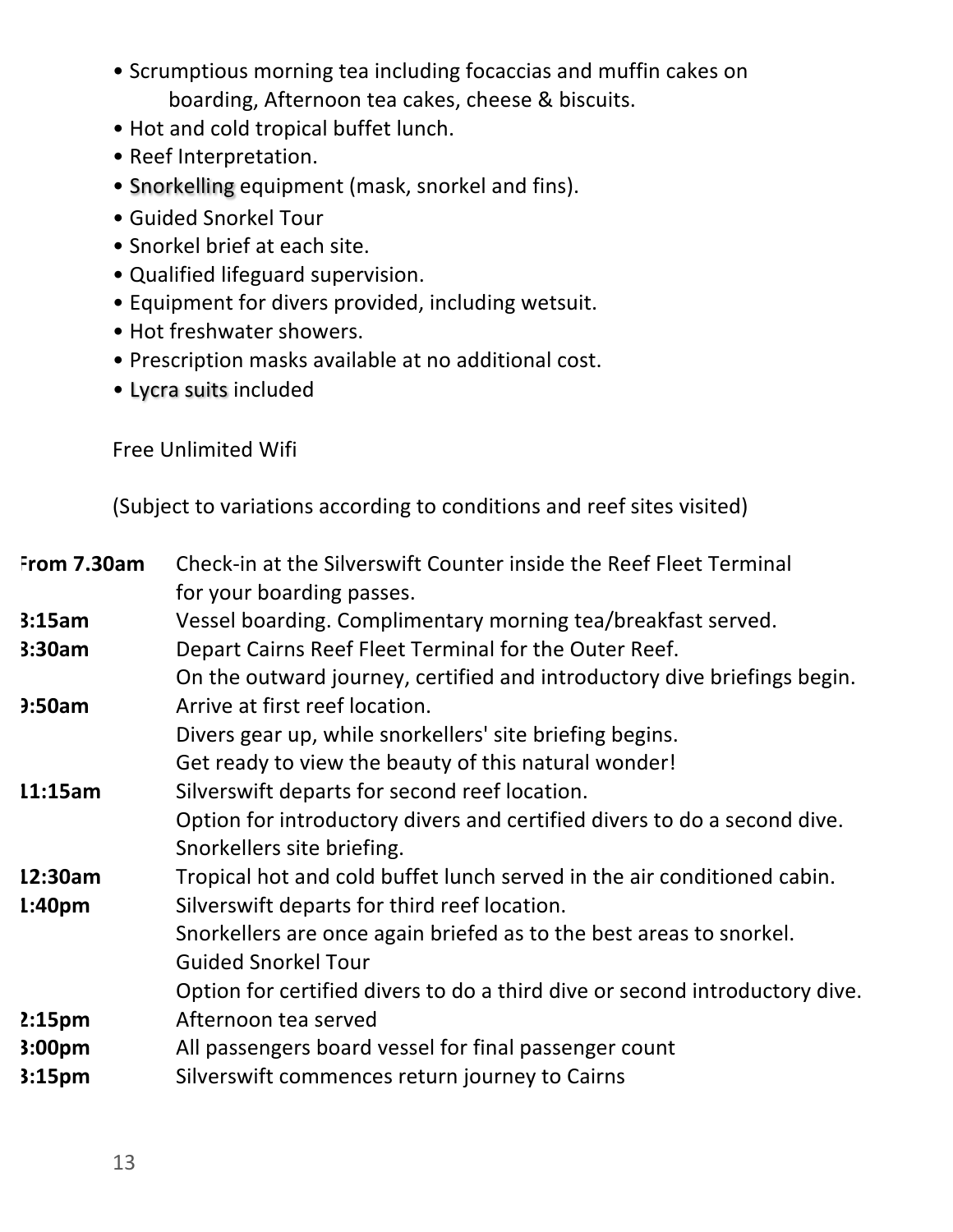**4:30pm 4:55pm** Silverswift arrives at Cairns Reef Fleet Terminal Coaches depart for accommodation

**WHAT TO BRING** 

- Your camera.
- Swimming costume & towel.
- Hat, sunscreen & shirt.
- Certification Card for Certified Divers.
- Cash for drinks at the bar, credit card for additional dives.
- **Available for Hire:**
- Underwater digital cameras available for hire.
- Professional underwater photo and video service on board.

**DAY 11 – Tuesday December 27 Get up early and get a Rental Car WILDLIFE Kundra Koala Garden Tour and Birdworld (Pre-paid and booked, 2 adult photos with cuddle a koala)** 

Friends in the Rainforest includes entry to both: Kuranda Koala Gardens Birdworld Kuranda.

### Open: 9:00am - 4:00pm

Customers MUST visit Kuranda Koala Gardens first on the day of their visit. Tickets will be issued to Birdworld from here. Koala holding photos at Kuranda Koala Gardens are available between 9:30 - 3:30pm daily.

**Return Rental Car** Take hotel shuttle to the airport **Flight Travel FLYOUT to SYDNEY @ 4:55pm with arrival 9:00PM Hotel: Check in December 27 and Check Out December 30** THE WESTIN SYDNEY 1 Martin Place Sydney, New South Wales 2000 Australia